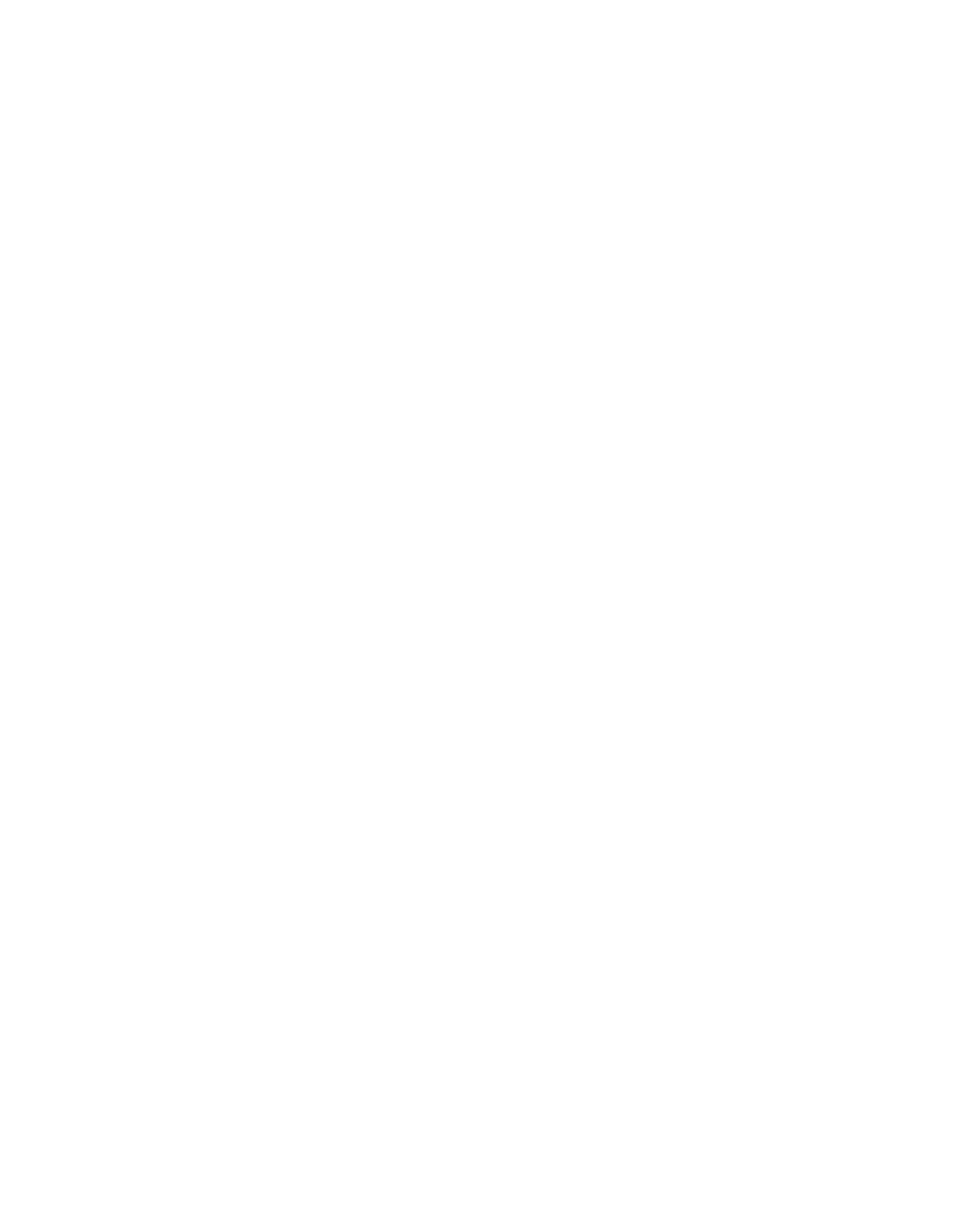# **The Space Gravity Environment**

**1**

# Daniel A. Beysens<sup>1</sup> and Jack J. W. A. van Loon<sup>2</sup>

<sup>1</sup>CEA-Grenoble and ESPCI-Paris-Tech, Paris, France <sup>2</sup>VUmc, VU-University, Amsterdam, The Netherlands

It is generally thought that gravity is zero on an object travelling at constant velocity in space. This is not exactly so. We detail in the following those causes that make space gravity not strictly zero.

## **1.1 Open Space**

An object (spacecraft or celestial bodies in general) travelling in the open space is obviously subjected to acceleration forces coming from the spacecraft itself (see below in Section 1.2). The spacecraft is also submitted to gravity forces resulting from the other massive objects, planets, stars, etc. To give an example, Earth's gravity is reduced by a factor 10<sup>6</sup> at a distance of  $6 \times 10^6$  km from Earth. The Sun's gravity is reduced by the same amount at a distance of  $3.7 \times 10^9$  km [1].

In addition to these gravity effects, at least in the solar system, a phenomenon of friction due to the solar wind and radiation pressure induces deceleration in the direction of Sun. Basically, absolutely zero gravity does not exist within the universe. All solar systems, nebulas, and galaxies are all under the influence of gravitational fields generated by the mass present and acting over astronomical distances.

### **1.2 Satellites and Rockets**

The means to go into space, that is, going into weightlessness, are classically (sounding) rockets, which follow a parabolic trajectory to generate a free fall or for low-orbit satellites going around Earth where the centrifugal force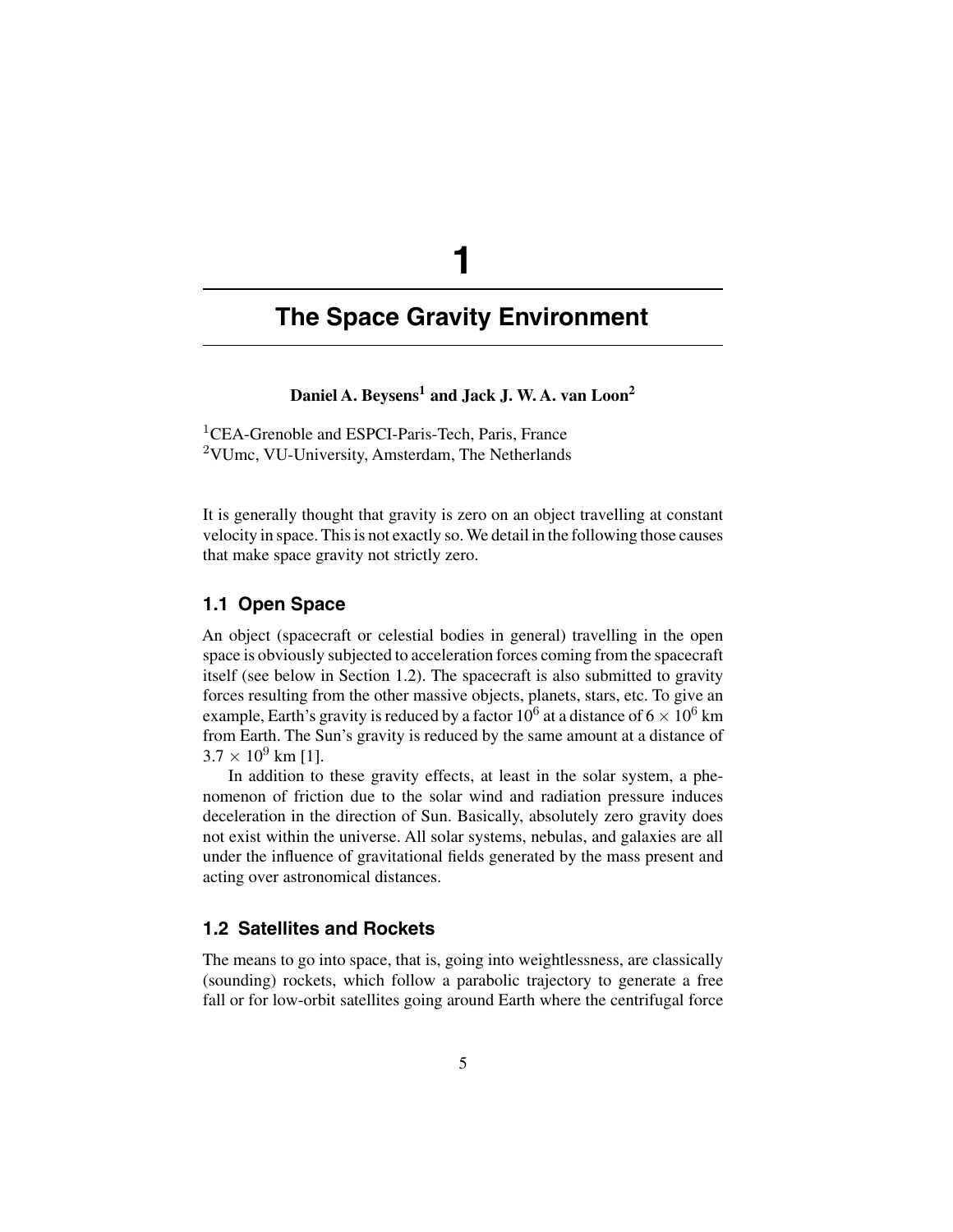#### 6 *The Space Gravity Environment*

compensates the gravity attraction. Such spacecrafts are submitted to the above open space effects (Section 1.1). However, there are also effects due to gravity interactions between objects. A mass of 1,000 kg generates 0.007  $\mu$ g at a 1 m distance. At low orbital altitudes from 185 to 1,000 km, for example, for the International Space Station (ISS), friction effects due to the very sparse molecules in the thermo- and exosphere orbiting the day or night part of an Earth's orbit influence the ISS (Figure 1.1). This atmosphere causes



Figure 1.1 The quasi-steady microgravity environment on the orbiter Columbia shows the effects of variations in Earth's atmospheric density. The primary contribution to the variation is the day/night difference in atmospheric density. The *plot* shows that the drag on the orbiter varies over a ninety-minute orbit (Courtesy NASA, 1997 [2]).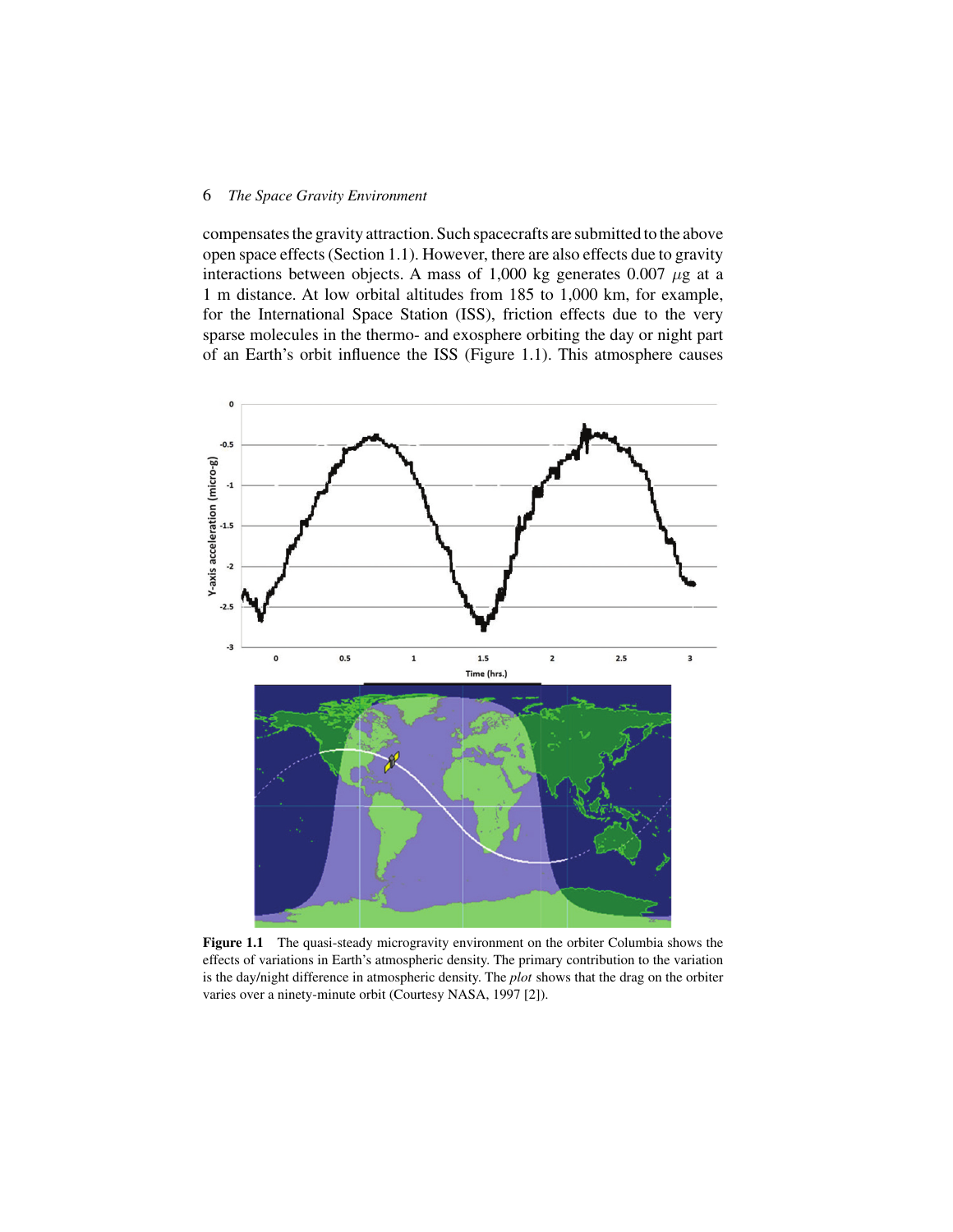

**Figure 1.2** Example of the accelerations measured by the accelerometers of the 2nd version of the Microgravity Vibration Isolation Mount (MIM-2) stator (non-isolated) and of the MIM-2 flotor (isolated) during the STS-85 shuttle mission. The accelerations were filtered by a 100-Hz low-pass filter and sampled at 1,000 samples per second. The time traces thus have frequency content up to 100 Hz. The MIM-2 controller was set to isolate above a cutoff frequency of 2 Hz for this run (data courtesy CSA). See also [3].

deceleration, which can be compensated by a small continuous thrust, but in practice, the deceleration is only compensated from time to time, so the small g-force of this effect is not eliminated.

Other effects increase the level of gravity. Even at rest, all the spacecrafts are subjected to vibrations coming from the inboard instrumentation, re-ignition of thrusters, human movement within the module, etc (g-jitter). The vibration frequency spectrum depends on the mechanical architecture of the spacecraft. For instance, in the ISS, the frequency spectrum of vibration in the 10<sup>-2</sup>–10<sup>3</sup> Hz range varies from 1 to 10<sup>3</sup> μg (*g* = 9.81 ms<sup>-2</sup> is Earth's acceleration constant).

In satellites, the weight compensation is located only at the center of mass. At a distance *d* from it, gravity rises in the ratio  $d/z$ , where *z* is the distance between the spacecraft and Earth's center of mass. To give an example, at  $d = 1$  m from the spacecraft mass center, the residual gravity is steady and equal to 0.17 µ*g*. In addition, in low Earth orbit, the force of gravity decreases upward (by 0.33 μ*g*/m), which can make a variation of about 0.5 µ*g*/m.

Free floating objects in the spacecraft can also be submitted to gravity effects. Such objects orbit Earth in different orbital planes and their distance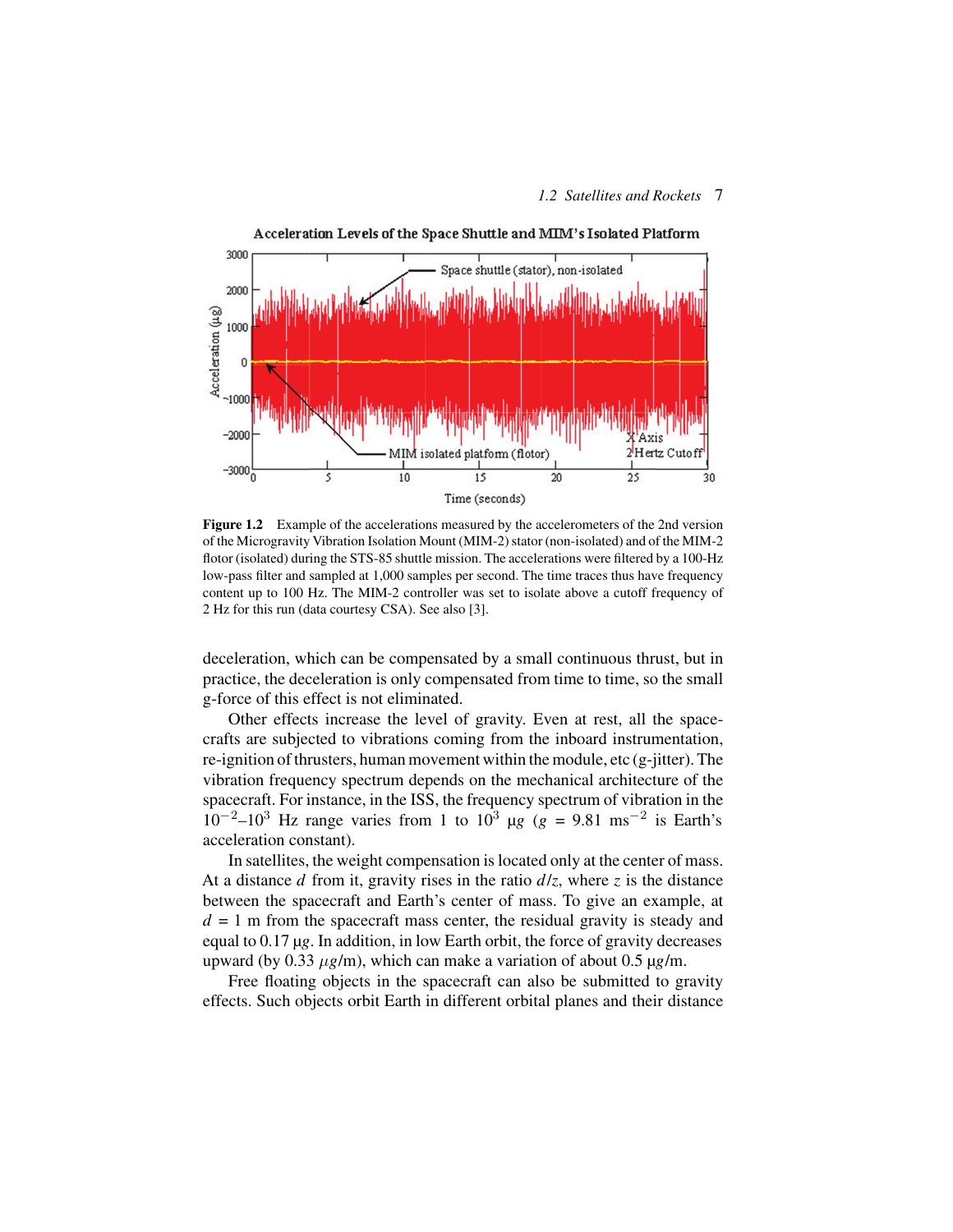#### 8 *The Space Gravity Environment*



**Figure 1.3** Self-gravitation in the International Space Station (*ISS*). Depending on the location with the ISS mass perceives a gravitational pull ranging from 0 to 3  $\times$  10<sup>-6</sup> g from the total mass of the ISS itself [4] (Image courtesy NASA).

oscillates, with the same period as the orbit, corresponding to an inward acceleration of 0.17 μ*g*/m. One has also to consider the effects of the solar wind and radiation pressure whose effect is similar to air, but directed away from Sun.

# **1.3 Typical Gravity at Some Celestial Objects**

Gravity amplitude at the surface of some, nearby, celestial objects as asteroids, moons, and planets are listed in Table 1.1, together with their radii. See also Chapter 5 for more information.

|              | Table 1.1 | Gravity in units of $g$ on some celestial objects |                         |
|--------------|-----------|---------------------------------------------------|-------------------------|
| Name         |           | Radius (km)                                       | Gravity (in $g$ )       |
| Earth        |           | 6,370                                             | 1.0                     |
| Moon         |           | 1,740                                             | 0.165                   |
| Mars         |           | 3,396                                             | 0.371                   |
| Europa       |           | 1,561                                             | 0.134                   |
| Callisto     |           | 2,410                                             | 0.126                   |
| Iо           |           | 1,822                                             | 0.183                   |
| Enceladus    |           | 252                                               | 0.011                   |
| 433 $Eros^a$ |           | $34 - 11$                                         | $6.0 \times 10^{-4}$    |
| <b>ISS</b>   |           | $\sim 0.07 \times 0.10$                           | $0 - 3 \times 10^{-6b}$ |

**Table 1.1** Gravity in units of *g* on some celestial objects

<sup>a</sup> 433 Eros is a near Earth stony asteroid by some mentioned as a possible source for asteroid mining. Estimated mass of the object is  $6.7 \times 10^{15}$  kg (Wikipedia)

 $<sup>b</sup>$ Mass of the ISS is around 420,000 kg (date: June 2014)</sup>